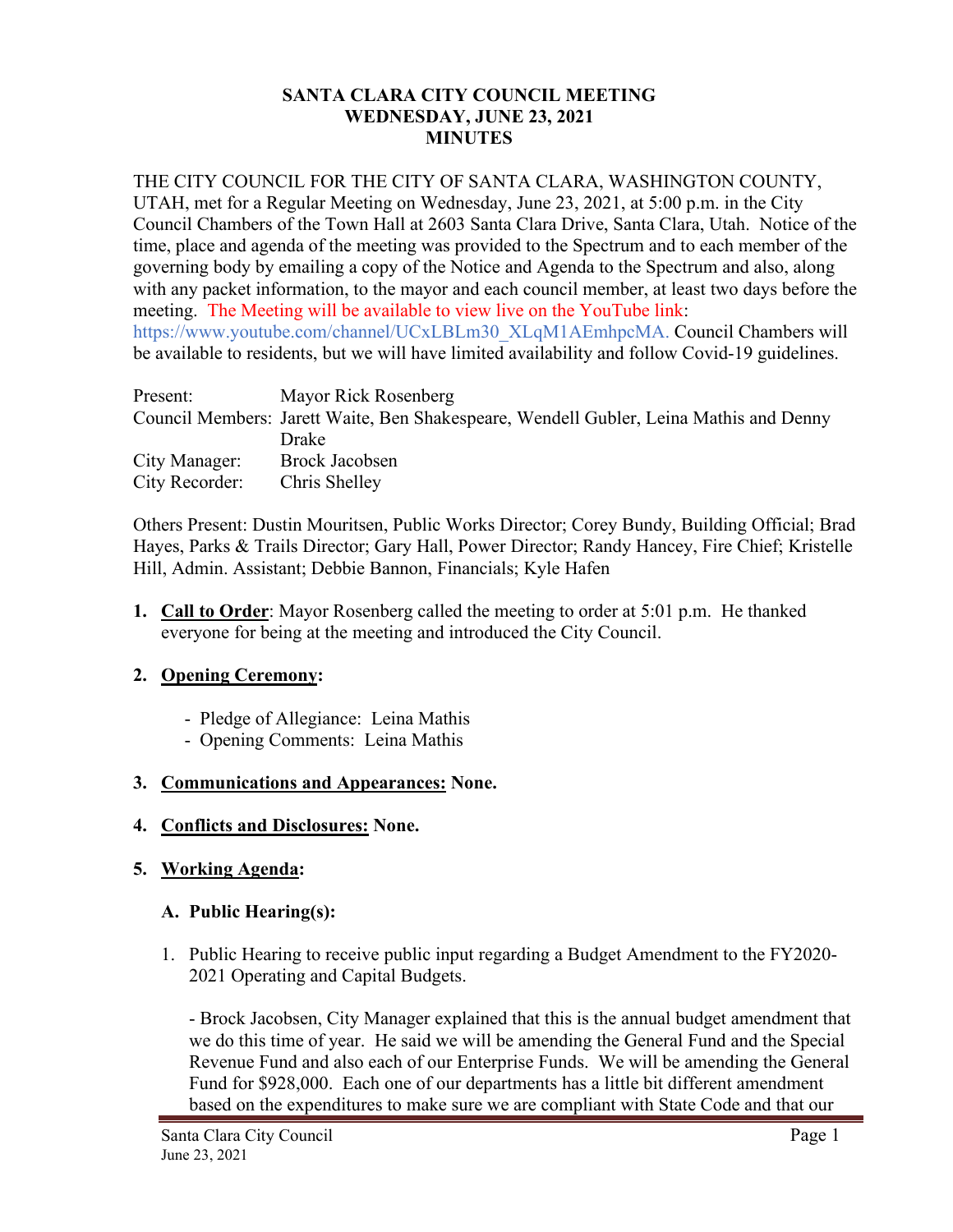expenditures don't exceed our budgeted expenditures. He talked about the revenue where we are going to be accounting for the increase in expenditures with our sales tax, highway tax, Rap tax and transient room tax being amended as well as building permit fees, our ambulance service charges and ball field tournament charges, fines, and forfeitures through our court. That totals \$928,000 so we will be amending the expenditures in that same amount. The Justice Court will be amending by \$10,000 in legal services. The Administration Department is amended in the amount of \$22,000 with subscription & memberships, the Solid Waste contract, legal services, and equipment. The Police Department with our contract with Ivins City is the amount of \$150,000. The Building Department in the amount of \$70,000 between legal services and professional services. The Fire Department for the amount of \$120,000 with overtime, repairs, and maintenance and for our Wild Land fire crew expenditures. The EMS for the amount of \$205,000 for operating supplies, equipment repairs and maintenance and professional services, which is our payment to Ivins. The Public Works Department for slurry seal and improvements, which amounts to \$60,000. The Parks Department for the amount of \$145,000 for operating supplies, improvements, and capital equipment. And then the Sports Field Department we have \$46,000 for repairs and maintenance, tournament expenses, building maintenance and capital equipment. All of these totals the \$928,000, which will bring the current year's budget to \$7,010,037. We are also amending our Special Revenue Fund for the CARES Act, which was \$680,425 to account for that revenue and expenditures. We are spending all of that, so we are amending the account for that. Next, he talked about the Enterprise Fund. The current budget was \$2.6 million, and we are amending this to account for depreciation. This is about a \$600,000 budget amendment. Starting with the Water Fund, it is being amended to account for some wages, costs on the Snow Canyon line, increase in water line expenses and water meters and depreciation. Next is the Sewer Fund for \$165,000 for equipment, payments to St. George City for the treatment and depreciation. The Power Budget includes the refunding/issuance of new debt. It also includes new subdivision expenses and power purchase. He talked about the new subdivision supplies and expenditures matches in the revenue to the service and materials. That is the line item that accounts for the revenue that the contractors are paying. We are amending our power purchase. We are amending that at \$650,000 and we are currently \$400,000 over budget but the cost of power has gone up, so we are amending the account for that, and our power ownership costs with UAMPS and the depreciation. The total amendment is instead of \$7,389,000 we are going to have \$11,063,830. He said with Storm Water we are amending about \$120,000 mainly for professional services, some improvements and depreciation. This is the budget amendment for this year, FY2020-2021.

- Jarett Waite asked about the charges for services for \$160,000 for ambulance services. Is that related to our new billing method? How did that occur?

- Brock Jacobsen said that part of it is charges we are collecting but previously also in our accounting we were paying out of that account to Ivins when we got those charges. Now we are paying it out of the expenditure account.

5:13 p.m. Public Hearing Opened.

No Public Comment.

5:13 p.m. Public Hearing Closed.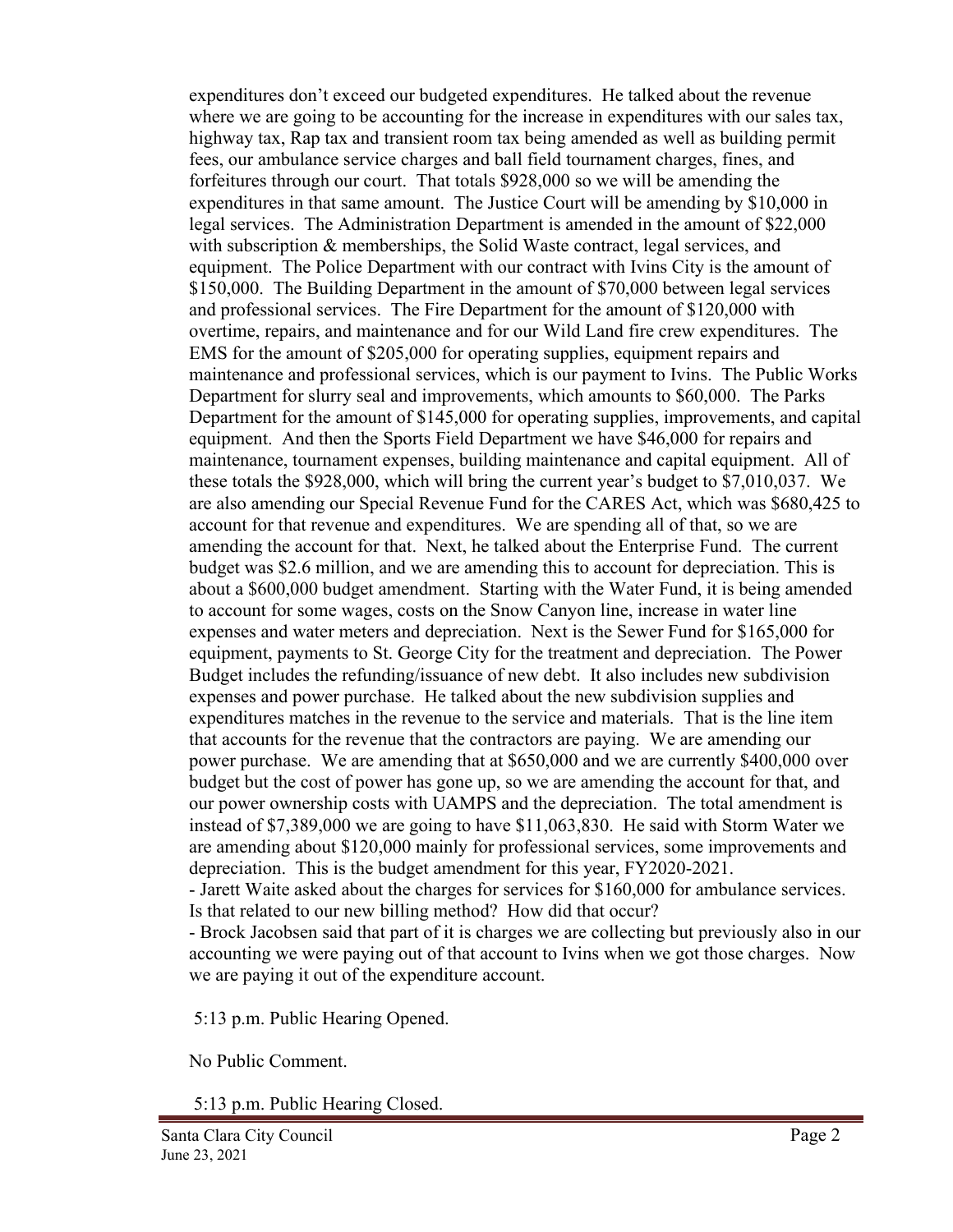## **C. General Business:**

1. Consider approval of a Budget Amendment for FY 2020-2021 and approve Ordinance 2021-08. Presented by Brock Jacobsen, City Manager.

**Motion to Approve a Budget Amendment for FY 2020-2021 and approve Ordinance 2021-08 as presented.**

**Motion by Denny Drake, seconded by Wendell Gubler. Voting Aye: Leina Mathis, Jarett Waite, Denny Drake, Wendell Gubler and Ben Shakespeare. Voting Nay: None. Motion Carried.**

## **A. Public Hearing(s):**

2. Public Hearing to receive public input regarding a water rate increase.

- Dustin Mouritsen, Public Works Director, explained that this is a water rate increase of .10 cents per 1,000 gallons mainly to cover the costs that have been imposed from Washington County Water Conservancy District for the same amount. This money will be used to cover that cost and also aged infrastructure, waterline repairs and possibly new employees. We are keeping the base rate the same, \$32, and the tiered system starting at .70 cents per 1,000 and on up.

- Mayor Rosenberg said this was a pass through from the Water Conservancy District.

5:16 p.m. Public Hearing Opened.

No Public Comment.

5:16 p.m. Public Hearing Closed.

### **C. General Business:**

 3. Consider approval of a water rate increase and approve Resolution 2021-09R. Presented by Dustin Mouritsen, Public Works Director.

- Brock Jacobsen said that in the motion we need to add the effective date, which is July 1, 2021.

**Motion to Approve a water rate increase and approve Resolution 2021-09R with the effective date of July 1, 2021. Motion by Ben Shakespeare, seconded by Jarett Waite. Voting Aye: Denny Drake, Jarett Waite, Ben Shakespeare, Wendell Gubler and Leina Mathis. Voting Nay: None. Motion Carried.**

### **B. Consent Agenda:**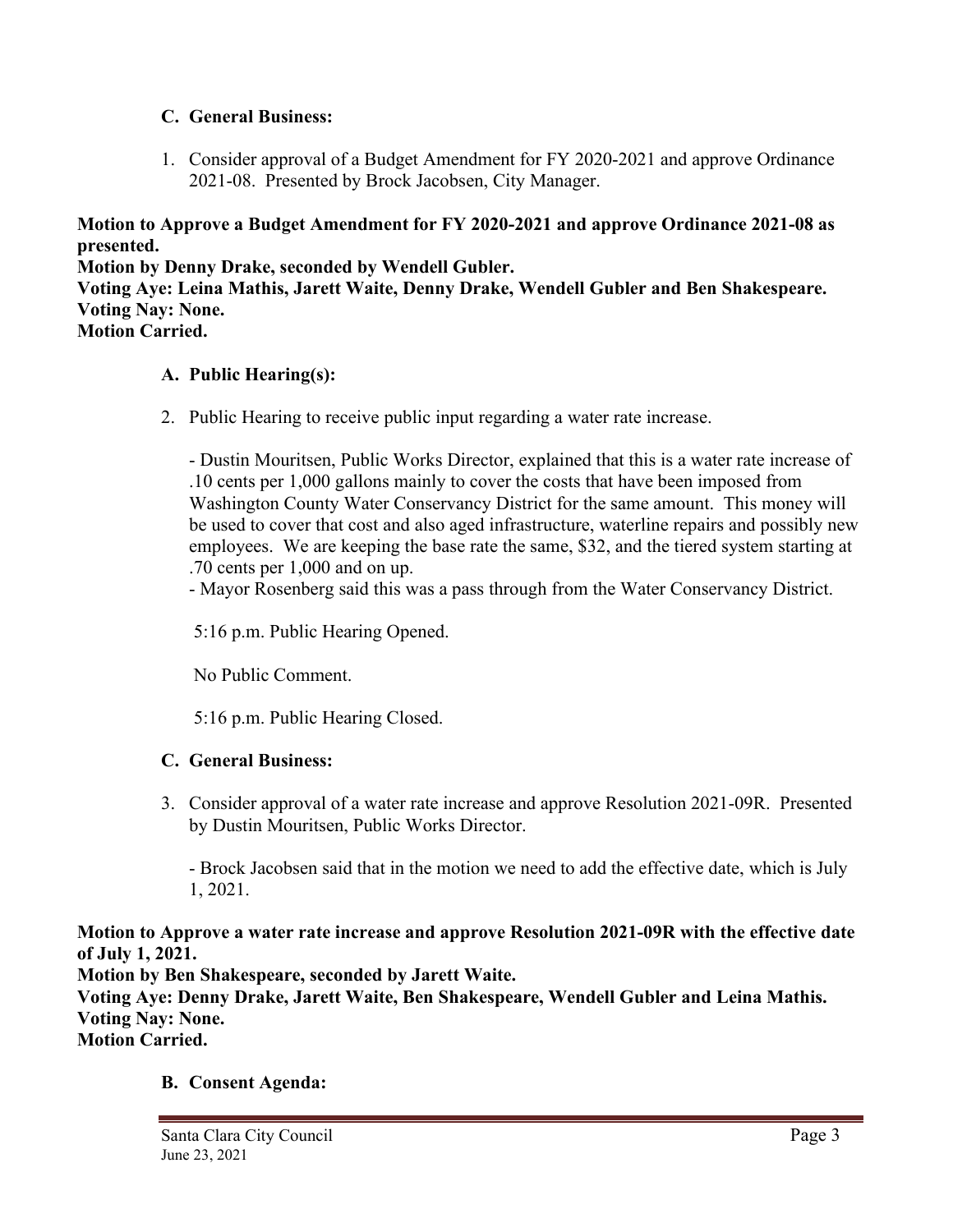- 1. Approval of Claims and Minutes:
	- June 9, 2021, Regular City Council Meeting Minutes
	- Claims through June 9, 2021
- 2. Calendar of Events
	- July 4, 2021, Holiday
	- July 5, 2021, Offices Closed for  $4<sup>th</sup>$  of July
	- July 7, 2021, City Council Work Meeting
	- July 14, 2021, Regular City Council Meeting
	- July 28, 2021, Regular City Council Meeting

### **Motion to Approve the Consent Agenda. Motion by Leina Mathis, seconded by Ben Shakespeare. Voting Aye: Leina Mathis, Jarett Waite, Denny Drake, Wendell Gubler and Ben Shakespeare. Voting Nay: None. Motion Carried.**

## **C. General Business:**

2. Approve Resolution 2021-08R appointing Election Judges and their alternates. Presented by Chris Shelley, City Recorder.

- Chris Shelley said that when we have elections every year, we appoint election judges, and we have to do it through City Council. We have as our Poll Manager: Lesa Sandberg, who has done this previously for us, and Poll Workers: Kristen Dalton, Amber Hughes, Michael Key and Scott Beasley with Dori Beaumont as Alternate. She said that she gets a list from the County of poll workers that have volunteered before, and these names were taken from that list. She is asking for the Council to approve these names tonight so that it will be done correctly and then the poll workers will be set for the General Election. We are not having a Primary Election.

- Mayor Rosenberg said the resolution spells out their compensation for the work: \$300 for the poll manager and \$225 each for the poll workers.

## **Motion to Approve Resolution 2021-08R appointing Election Judges and their alternates as presented.**

**Motion by Jarett Waite, seconded by Leina Mathis.**

**Voting Aye: Jarett Waite, Leina Mathis, Ben Shakespeare, Wendell Gubler and Denny Drake. Voting Nay: None.**

**Motion Carried.**

4. Consider approving an amendment to the Parks & Trails Impact Fee Facilities Plan and Impact Fee Analysis. Presented by Brad Hays, Parks & Trails Director/Marv Wilson, Sunrise Engineering.

- Brad Hays said that this amendment is for the Parks & Trails Impact Fee. He said what we are doing with this impact fee amendment is adding Tobler Family Farm Park located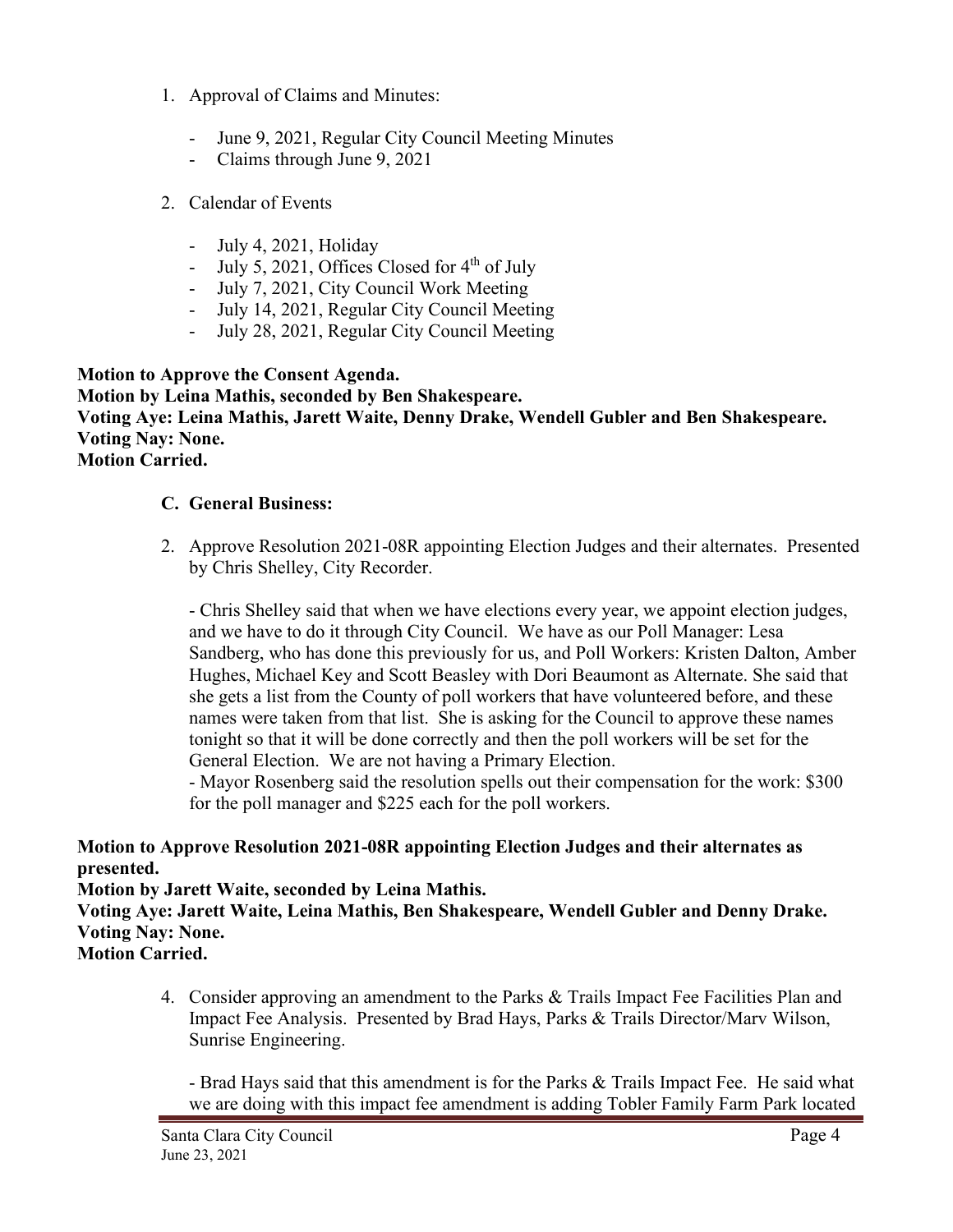at 1375 Chapel Street. When we did the impact fee analysis, we met with Sunrise Engineering to try and determine what amenities we might need. We plan to take out the house on the corner and realign the road. We plan on having a semi-decorative block wall fence with wrought iron on top. There will be a small parking area along the river to get the parking off of the street. We will also have a building with some features. We are thinking of adding a couple of restrooms and maybe a classroom or an open area with a kitchen so they can process vegetables and also conduct some classes and then some storage areas for the tools that are required for the garden. He said he did some calculations, and the improvements add \$269 per house impact fee, and it brings our impact fee ERU to \$4,526. He said currently what we charge per house per ERU is \$2,906. He said he recommends at some future point that Council looks at what we are charging for our impact fees based on increases in construction materials and construction labor. We are by far the lowest parks impact fee currently. He said he will be bringing this back to Council. He said this allows us to build things at Tobler Park and do the improvements. The improvements will be impact fee eligible. - Mayor Rosenberg asked Brad if the costs he has in there includes the curb and gutter on

Chapel Street across the frontage.

- Brad Hays said he did not include that. He thought that would be a road expense.

- Mayor Rosenberg said there will be some additional costs if we want to bring that road up to standard curb, gutter, and sidewalk. Right now, there is nothing but the pavement. This will be coming back to Council when the time comes and the Hafen home is vacated so there would be some roadway expenses relative to the transportation. We could wait and probably wouldn't do the improvements until that time anyway. It would be nice to have the sidewalk and curb in there before we do the wall. We may have to set the wall back a little bit to allow some space.

- Brad Hays said there is about a 6 ft elevation there and then it gradually goes down. He said the fence he drew on the map is pretty much the property line.

- Mayor Rosenberg said to facilitate the street improvement we would probably have to move the fence back to allow for the slope. He asked Council if they want to include the street improvements in the available impact fees or just the park improvements.

- Ben Shakespeare said he doesn't think it hurts us to include it. He said this is a good location for a central location public restroom there.

- Leina Mathis asked that if we include it in the impact fee analysis and we don't include it in Streets then are we restricted to using it out of this analysis.

- Mayor Rosenberg said yes if we are going to try and pay for the cost out of impact fees it needs to be in one or the other and he doesn't know if it would qualify for Streets so it would either be put in the Parks Impact Fee analysis as part of the project or pay for it out of the General Fund later. Chapel Street isn't on the CFP. He asked the Council if they were okay to include it on there. It will raise that up a little bit, but we are not going to implement it now anyway. We could probably make a motion to approve it conditioned upon including the cost of the Chapel Street frontage improvements and inside the project. He said he would do everything associated with the frontage of the park including the slope treatment and the Bonelli trail improvement. He asked Council if they were okay with that, and Council all agreed.

- Brad Hays asked if he should bring this back after the changes are made.

- Mayor Rosenberg said he thinks if everyone understands it and we are not implementing the dollars it is okay. When Brad comes back and implements the dollars, he should make sure he has it updated and just modify the impact fee analysis for now, so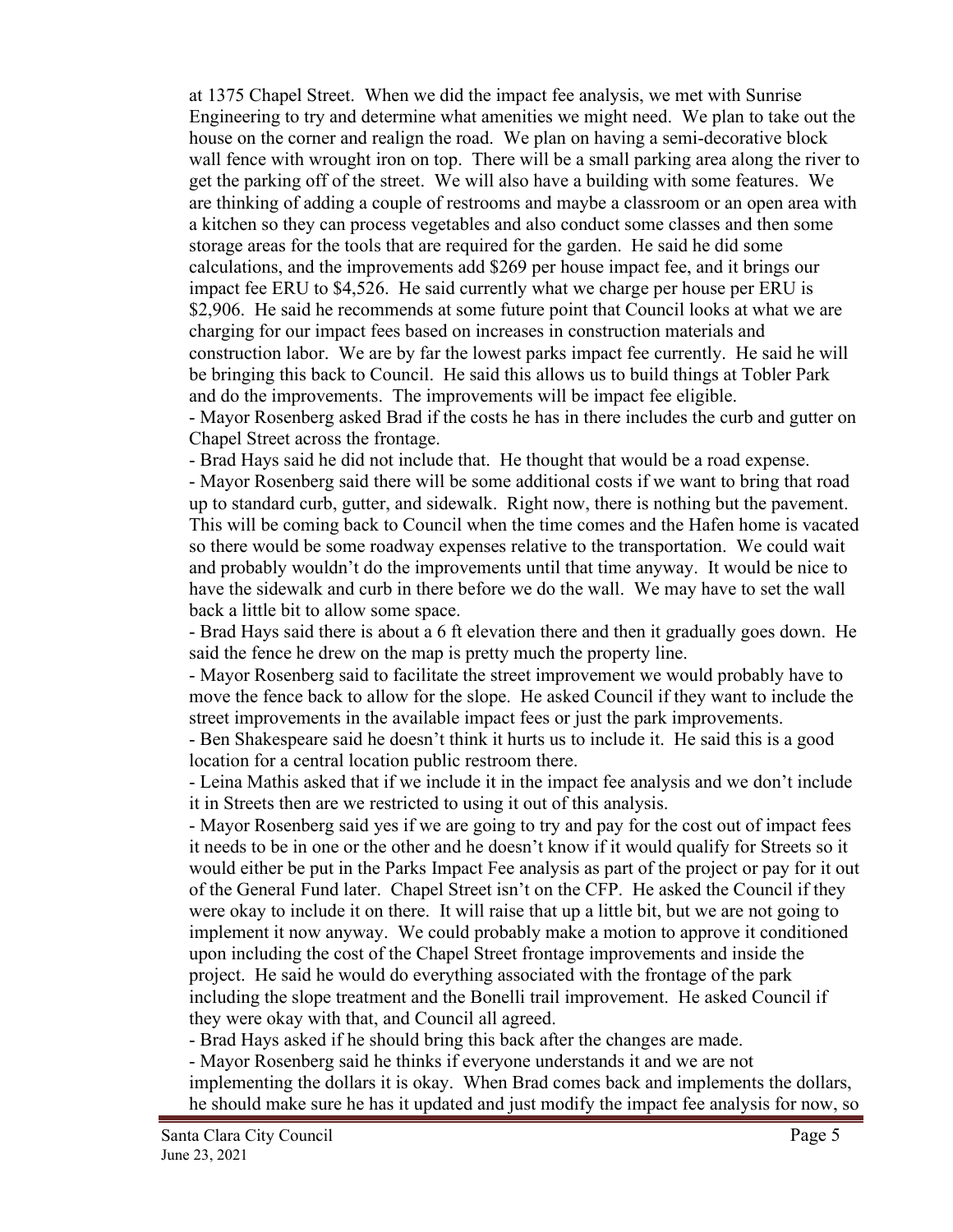it includes it.

**Motion to Approve an amendment to the Parks & Trails Impact Fee Facilities Plan and Impact Fee Analysis as presented, and it will include the uncompleted street, sidewalk, curb and gutter improvements for Chapel Street and Bonelli Trail associated with the park.** 

**Motion by Ben Shakespeare, seconded by Leina Mathis.**

**Voting Aye: Leina Mathis, Denny Drake, Wendell Gubler, Ben Shakespeare, and Jarett Waite. Voting Nay: None.**

**Motion Carried.**

5. Consider approving the BMX Track Footprint. Presented by Brad Hays, Parks & Trails Director.

- Brad Hays said the BMX track operator, Brooke Seely, has approached the City Staff asking to fence in an area down below the substation just east of it, approximately 150 ft by 40 ft. The reason they want to fence it in is because during BMX events they use Canyon View Park and the ball fields to put up their pavilions and they have to take everything home at night so they would like an area for sponsors to be able to lock up their stuff at night. Also, if they want to do a national event, they need that space for the sponsors from BMX USA to come in and put their trailer to operate out of. He said he talked to Matt Ence, and he said that whatever City Council approves as a footprint for the BMX track so if we approve this drawing (the drawing he presented to Council) as the footprint then that would be what the lease applies to. He said what he is doing is coming back and defining an area for the lease. We don't need to modify the lease. He said he discussed the utilities with Gary Hall and Dustin Mouritsen. They would like to do a little excavation in the uphill side and bring some of that down and level that out a little bit. We may need to have a soil engineer to come out and look at it. There is a drain that goes through there.

- Mayor Rosenberg asked if this is the portion of the slope that had stability issues before. - Brad Hays said no. It is gravel now. He said he asked that if they did fence that that they put a gate in and have utility access. Right now, we would just be approving the area that the BMX could use and not the excavation or anything like that.

- Jarett Waite asked how this would play into the paving of that area. Will it affect anything that we have already approved?

- Brad Hays said that is not a part of the engineering that we are doing. Dustin has talked with Brooke, and we have offered to do a strip of pavement down there.

- Denny Drake asked if this agreement in front of Council has already been adopted.

- Brad Hays said yes, it is approved.

- Brock Jacobsen said we are just adding this picture to it, this addendum, that outlines the actual footprint.

- Brad Hays said the BMX lease was approved before they opened for business. We are just trying to contain it or figure out where it goes so it doesn't expand outside the lease area.

- Mayor Rosenberg said the AGEC did a geotechnical for the BMX track. He said Brad may want to look at that and talk to Wayne about that soil before any cutting is allowed on that slope. Are they going to gravel it or anything for their use?

- Brad Hays said they want to pave it or at least part of it. We agreed to do the asphalt down to the gate. They will pave it inside the fence.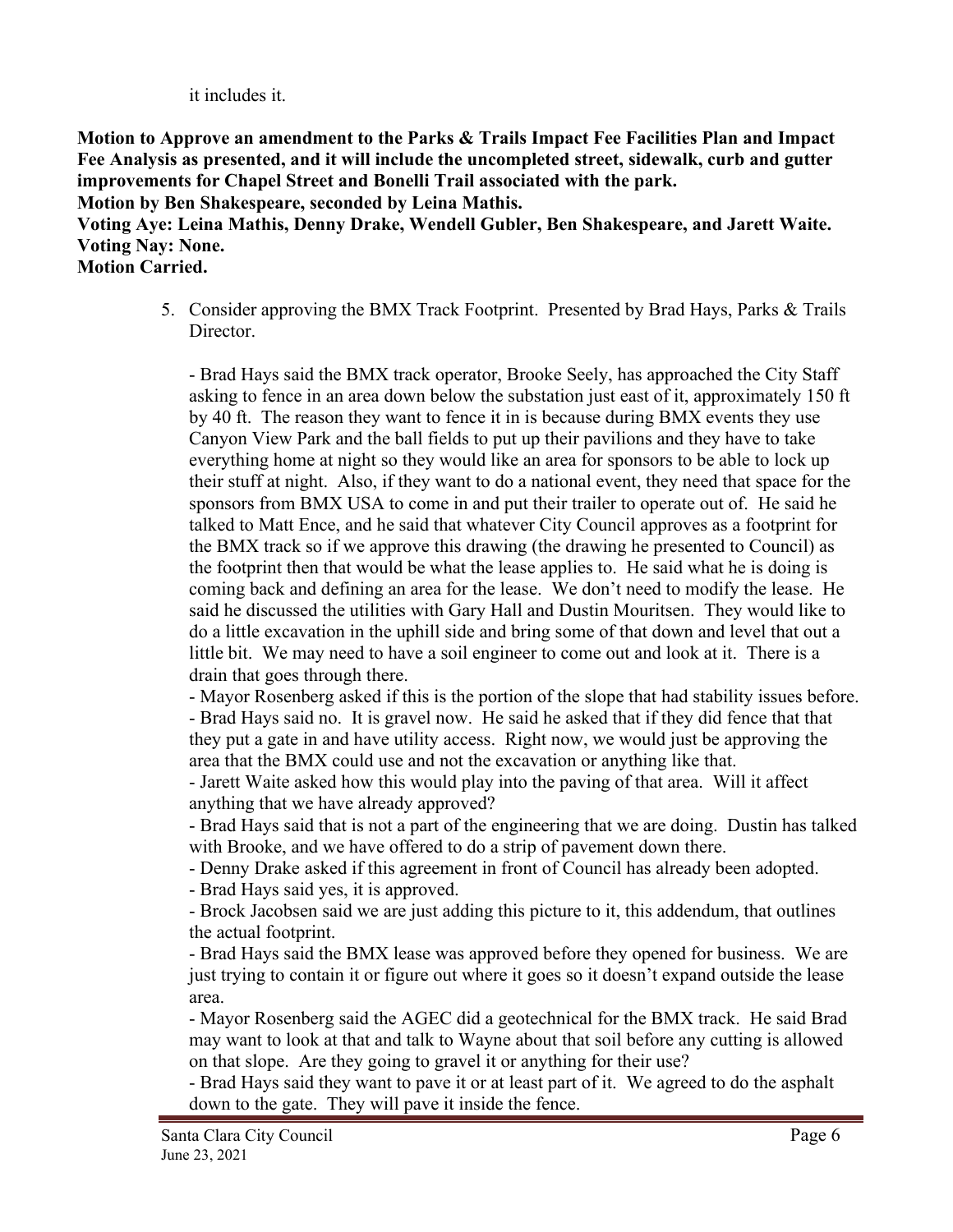- Gary Hall said that when he and Brad went and looked at the substation, we wanted access to the two power poles just above the substation.

- Brad Hays said they aren't included in the fenced area.

- Ben Shakespeare said basically Council is approving the footprint but any fencing and all that will take place between BMX and Staff.

- Brad Hays said that is correct.

- Wendell Gubler asked where the finances would come to pay for this. Will there be more finances contributed by the people that are leasing?

- Brad Hays said they will do the improvements except for the asphalt that we talked about. They are responsible for the fence and moving the double gates and any improvements. Brooke says she has people lined up to do the work. We don't have anything budgeted for this. The lease won't change. Whatever the Council agrees to what the footprint is, is what the lease covers.

- Jarett Waite said it is a useless spot of land anyway.

- Brad Hays said we don't have any plans for it other than access.

## **Motion to approve the BMX Track Footprint as presented. Motion by Jarett Waite, seconded by Ben Shakespeare.**

- Jarett Waite asked if we need to include in the motion that the line might be slightly different because of the power pole.

- Brad Hays said he can redo the alignment to take out that pole.

**Amended Motion to approve the BMX Track Footprint as presented and contingent on the line being changed so the power pole is not included in the boundary of the BMX track. Motion by Jarett Waite, seconded by Ben Shakespeare.**

**Voting Aye: Leina Mathis, Jarett Waite, Denny Drake, Wendell Gubler and Ben Shakespeare. Voting Nay: None.**

**Motion Carried.**

6. Concept Plan discussion for his parcel located on the corner of Santa Clara Drive and Gates Lane, extending along Bonelli Trail from Gates Lane to Quail Street. Applicant, Kyle Hafen. Presented by Brock Jacobsen, City Manager.

- Kyle Hafen said he appreciates the chance to be on the agenda tonight. He said this would have been better suited to be on the working agenda on July 7, but he has a scheduling conflict with Little League All Stars. He said this is a different concept and a new idea and he wanted input from Council. He said this piece of property seems to be a piece that everyone has differing opinions on what should be there and what works best, residents, Council members and himself. He said they are trying to eliminate some additional and unnecessary costs on something that is not going to work. He said he wants to discuss in detail some of the problems this parcel has. This is a piece that is close to the river. There is some riprap that has been reinforced on the north side south of the project but there is some additional riprap and work that needs to take place. He has spoken with some engineers and gathered some rough estimates. To get the road from Gates Lane connecting over to Quail Street and then to Bonelli Trail, to get the improvements, curb and gutter and sidewalk on both sides and the plant strip, the trail that will be on the south side, the earthwork, the import of fill to elevate out of any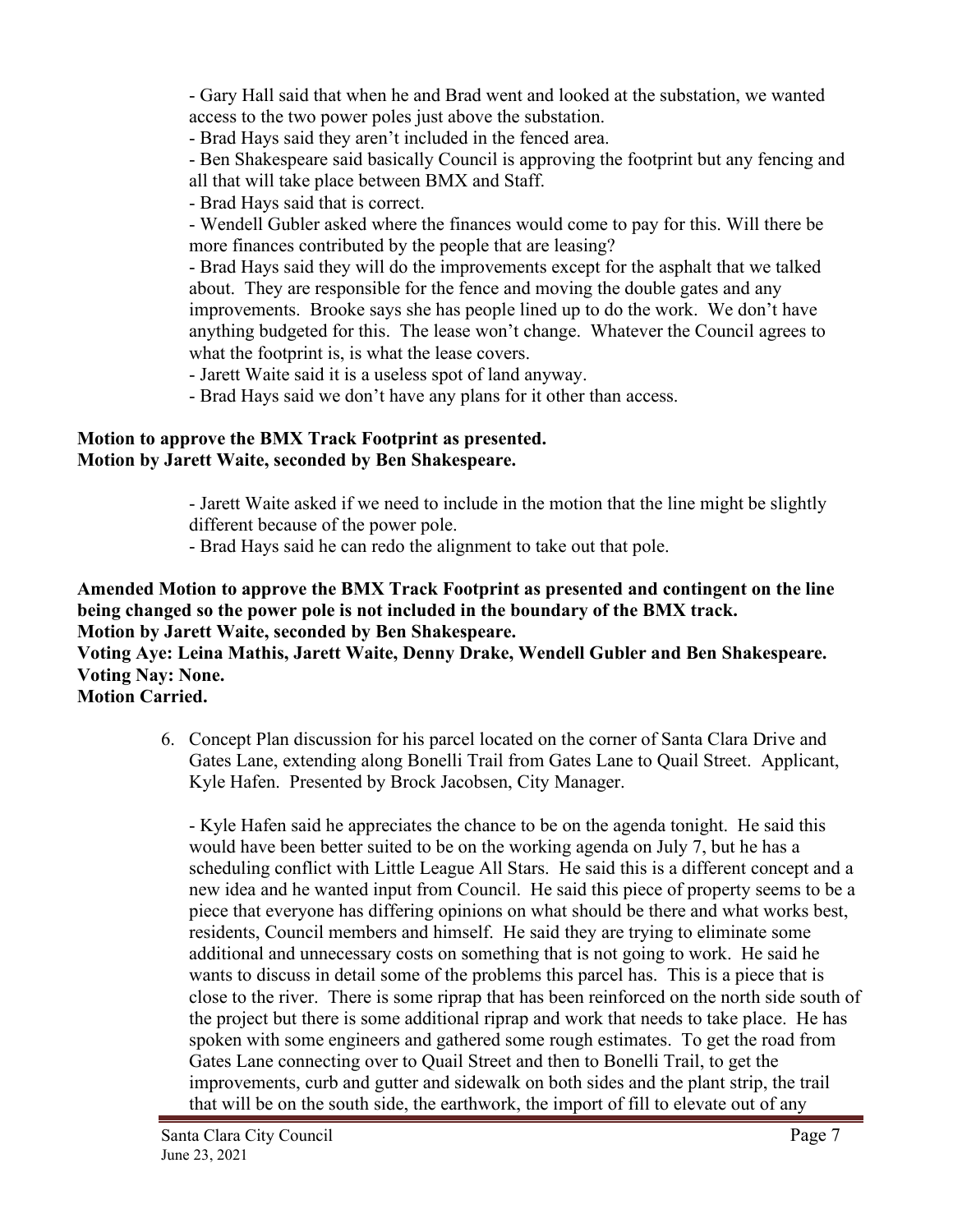potential flood issues or concerns it is around \$1 million. That creates a need for them to be able to put together a project that they want to be profitable. They don't want to lose money. They still feel that an assisted living facility would be a wonderful piece. That type of density, of a use, made sense. He said he has laid out a subdivision excluding the north corner, which he says most everyone agrees needs to be some sort of commercial piece. He said there is about 9 acres in the entirety of the property, and he said they came up with about 17 lots and those lots range from 10,000-18,000 sq ft. He said it doesn't pencil. They can't develop that and build that and have it make any sense on a development standpoint because of the cost associated with improving the site. He said this concept (he is presenting tonight) is a concept they believe pencils. He said it works. It takes the front north corner, an acre, that is part of the historic district, which would be a commercial use with the attaching of dwellings. The front corner would be commercial main level and the backside would be 8 townhomes. That would fall under the mixed-use guidelines. The remaining acreage would equate to about 8 acres and would have 30 units in townhomes and 2 residential rehabilitation centers which are basically standard residential dwellings as well. That puts the density at roughly 4 units per acre. He said they are anxious to do something with this parcel. They have been working for this for almost two years now. He said they wanted input from Council, Staff, Parks and Public Works to see what their thoughts are. They have presented this concept to TRC, and they made a couple of changes based on their recommendations. He asked if this were more in line with what Council thinks would work. This would still require a zone change so it is preliminary but something they wanted to put down on paper and present to Council. - Mayor Rosenberg asked if the 17 lots included some commercial.

- Kyle Hafen said they took the acre out because it doesn't make any sense to build a home on Santa Clara Drive or on the corner of Gates Lane so taking that element out leaves 8 acres so he drew the 17 lots on there, plus the 1 acre commercial and they would want to include 8 dwelling units townhomes attached to that commercial aspect.

- Denny Drake asked how many beds would be in the 10,000 sq ft dwellings.

- Kyle Hafen said those are residential units that would fall under the residential rehabilitation guidelines so there would be 4 additional beds in there. The lot size is 10,000 sq ft not the dwellings. There would be two separate buildings with 4 in each. - Ben Shakespeare said this goes back to his original concern. There is detail missing and he feels that the residential needs to transition in that east parcel. He agrees that the corner is a great use. At some point it needs to transition back to the residential zone. Now this is pushing right back to the hay field.

- Kyle Hafen said those units are drawn to specs. Clearly there is a ton of space. He said those could be moved and the entire east side of the project could be just one of the residential rehab units. They don't care where the density is. They want it to look nice, be a good project and be aesthetically pleasing. If moving those units away from that parcel that is closest to Quail Street, it creates a more natural buffer then they are not opposed to something like that.

- Ben Shakespeare said it needs to transition to R-1-10 residential or some type of thing that fluids back into the valley there and allows for other landowners to do the same. - Wendell Gubler asked if Quail Street would extend down to this project or will it cut off.

- Kyle Hafen said they don't need Quail Street to extend down. He said the city has talked about this at some point, but they are not relying on that.

- Jarett Waite said the one thing that pops out for him is the one section that is the little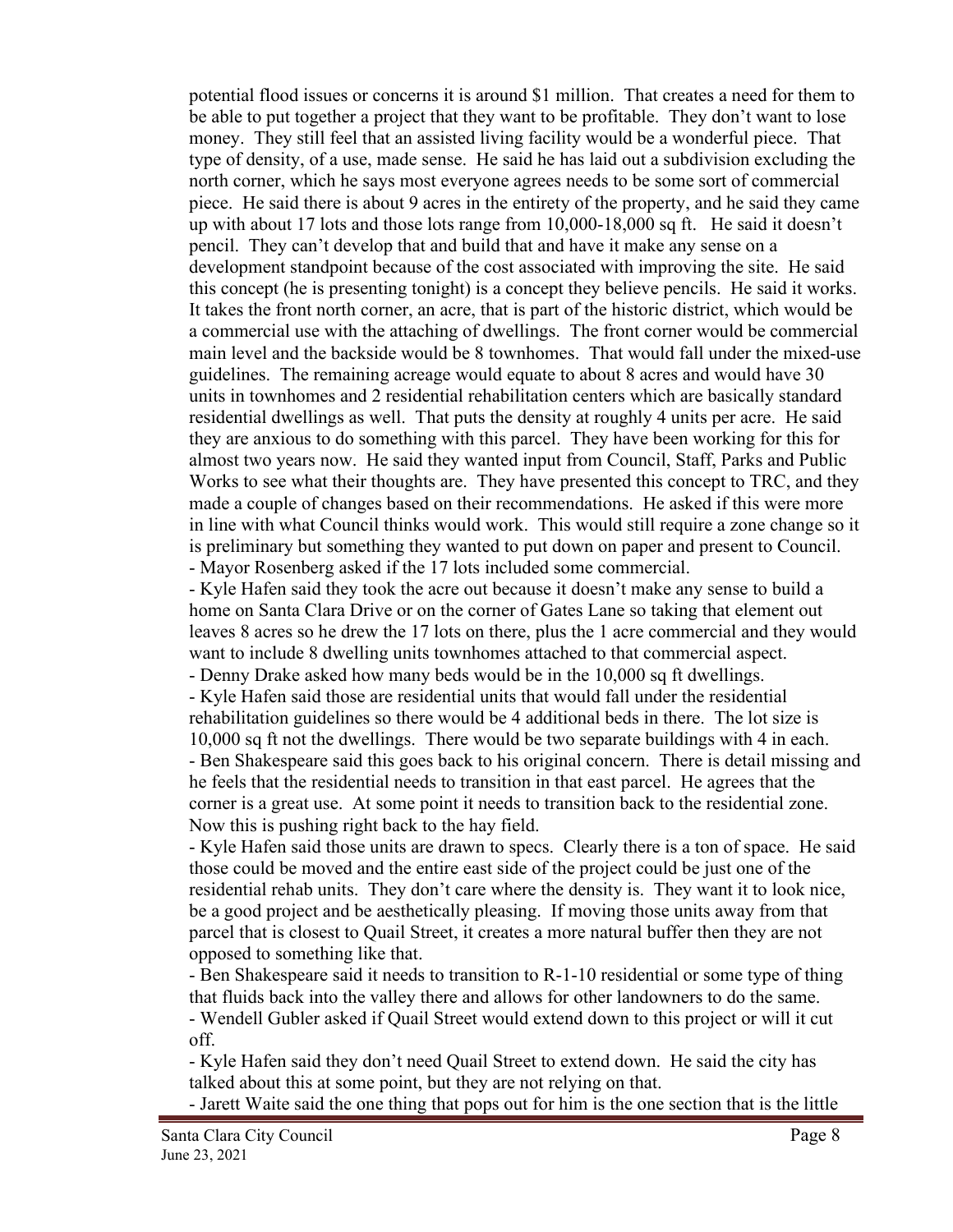pocket behind the residential. There has always been a building in that area, and he said it would be better to move that building away from someone's backyard to avoid that conflict with the neighbors. He could possibly leave more open space behind it or move that building into the other open space. It has always felt like they have designed a building to be tucked right up next to those houses that we might be able to avoid some of that conflict with residents if it is not right next to them.

- Mayor Rosenberg suggested taking that parcel that is north of the parking area and even make it a flag lot off of Santa Clara Drive. That would help buffer and if he would put a residential lot in there it would probably meet the zone and then possibly move some of the townhome development down into the heart where there is some additional space. - Kyle Hafen said he appreciates the comments, and they want it to feel open. He said

they would consider these moves.

- Ben Shakespeare asked if these townhomes would be for sale or for rent. He said that most people proposing townhomes are going to look at the density bonus and try to get 12 units per acre under the density bonus by design.

- Kyle Hafen said they are not doing that.

- Ben Shakespeare said the whole section, that corner that takes you all the way through there on the lower elevation is something different than standard  $\frac{1}{2}$  or  $\frac{1}{4}$  acre residential lots. He said that is where the line stands and then it transitions into the valley. He said we need to understand that in that corner the options are limited. It comes down to a certain type of residential neighborhood or an assisted living which would be his first choice because he knows this option exists. It is a corner. It doesn't work to go put  $\frac{1}{2}$ acre residential \$500,000 lots on. It is a different piece just for the location and what is going to be going through there.

- Kyle Hafen said to make it pencil they needed to find something that has a little bit more density. He said they feel the density is different in a townhome then it is in an assisted living facility. They don't count the same. They are not asking for the bonus density or something that is unreasonable for the density that is there. They are looking at 4 units per acre, which is pretty standard. But they can't do 4 units per acre as a residential subdivision. That doesn't work. He said they went through the process of trying to make these residential lots within the current zoning that is there.

- Ben Shakespeare said Kyle has that east side of the property, the part that is elevated, and that is in a round-about that is the transition zone. He suggested moving that townhome section into a smaller parcel but utilize part of that density bonus to offset the difference. He would like to see something there. In his opinion what needs to be there is some type of residential lots and then let that lower elevation be what it is from there. - Kyle Hafen said the way that it is currently zone right now as much as they would love to build a residential facility there it doesn't work for them, so they are trying to gather some input and some ideas and comments and feedback. If that is not going to pencil is the city going to help them do something so that they don't just leave it. They want to develop it. They have owned it for over five years. They want to do something with that parcel. They can't make it work with the current zoning. They need some help from the city. What is the limit here? He said what they are proposing is of high value. There is a demand for them. What do they need to do so they can get to a place where they can develop this parcel? The way it is now they can't make it work.

- Ben Shakespeare asked what the Council's feeling is about the rehabilitation units on either side of the development.

- Kyle Hafen said they are defined as residential homes. The use falls under a residential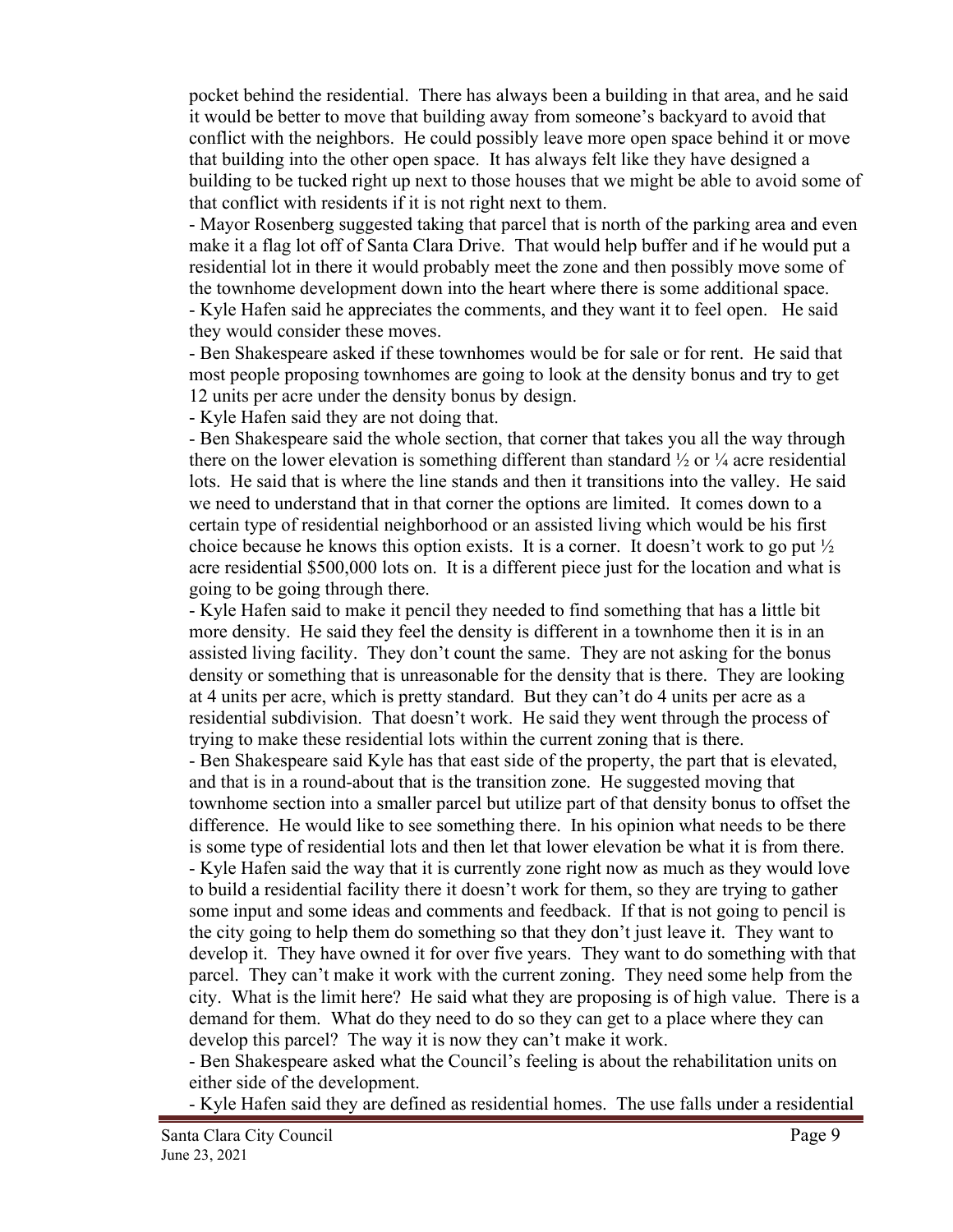home. They operate much differently than a townhome. This concept helps make it work or they go into higher density. Higher density down in this area is not something that people want.

- Denny Drake asked if we as a Council are to be held hostage when a developer takes a risk in purchasing property and trying to rezone if the zoning isn't there, do we make an adjustment so he can accomplish that, or do we hold the zoning that is existing as what is to be done. He said that has been his issue the whole time. This is a low-density zone. The homes are there. He said that down the road those owners' sons and daughters may split it up and make it smaller, but do we protect a zoning within the city at the expense of the developer or do we protect the homeowner. He said his feeling is that Kyle would come in with a plan that would accomplish him being able to return some money on his investment but at the same time protect the homeowners that are there.

- Kyle Hafen said his comments are on point but he would add to them as a developer they go to purchase property they don't just look at the current zoning, but they look at the General Plan and what other options are allowed within that parcel and mixed use residential is one of these. That does not mean it cannot be changed. That is what zone changes are for. They have presented plans that fall within the mixed use residential that have not been met. He said he believes the Council needs to be workable with the developers, with property owners and look at the options and decide which options they like best and they think the residents will like best. Sometimes it is not about what the residents want. Sometimes we think we all know what is best for us. He said he thinks he knows what is best for this city. Everyone has an opinion. There are rights as owners of properties, and they want to be mindful and respectful of the citizens. They have invested a lot of time with citizens concerning this property. They have tried to get input. They have purchased the property with the idea that this is how it is zoned now but these are the overlaying zones and what they are presenting falls within those.

- Denny Drake said they have made some strides to accomplish that to bring it into more compliance with the plan that was there. He thinks there is still some detail to this that would need to be further explained.

- Kyle Hafen said this conversation would be better served at a work meeting and not an actual City Council meeting. He appreciates the open discussion. He said this is conceptual. He said they are asking if they are heading the right direction. Are they getting closer?

- Mayor Rosenberg asked Leina Mathis to explain what very low density on the General Plan designation allows densities up to. Is it less than 4 or is it 2?

- Leina Mathis said she thinks it is 2.

- Mayor Rosenberg said then it is a little under  $\frac{1}{2}$  acre lots. He said he is just thinking the existing General Plan, a project that can be approved without a General Plan amendment. They could do the 1-acre commercial mixed use on the corner and expand it down. There is not a buffer in between that and the very low density so the General Plan right now has the mixed use adjacent to very low density. Everything to the east would have to be ½ acre minimums. What does that look like unit-wise and how many lots would they end up with in the low-density lots and what is the density they could get by with in the mixed use?

- Kyle Hafen said if they went that route, they would take the 3 acres, go for the bonus density, get the 12 units per acre, and then buffer the rest at  $\frac{1}{2}$  acre lots. He said that is not where he would want to live. They want to present a good project. He said they understand the current zoning has some variables they have to get through. They are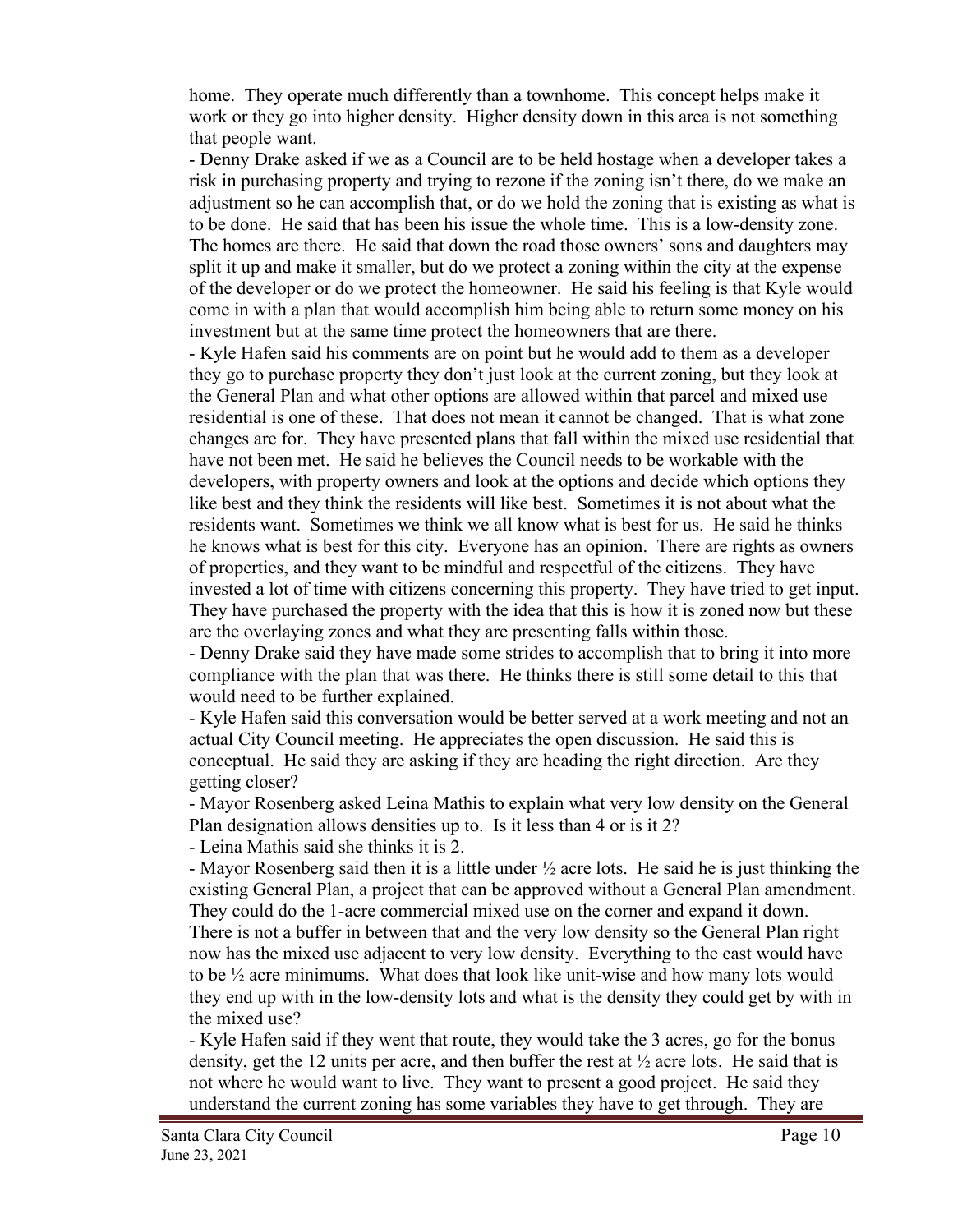trying to look at this collectively as a project and do what works. The density seems to be an issue here. He said the number of units they are talking about equates to about 40. - Mayor Rosenberg said the 40 units seems to be about their break even financially. Can they get 40 units under the existing General Plan designation? That has never been presented.

- Kyle Hafen said that is why this meeting can be helpful.

- Mayor Rosenberg explained how they can do this. If they can live within the density allowed under the current General Plan, they don't have to do a General Plan amendment. They would just have to do a zone change and the zone change is limited to that corner piece. The rest of it doesn't require a zone change and they can go right to preliminary plat on that. The zone change would require their full PD submittal, elevations, site analysis, site plan and all of that stuff but it complies with the General Plan. They would be submitting for a portion of the total and everything they would be doing would be in compliance with the General Plan. They haven't ever taken that approach.

- Kyle Hafen said they haven't. He talked about transitional space. They need a sellable product.

- Mayor Rosenberg said the difference is here that they comply with the General Plan that corner is going to develop, and everyone realizes that and the people that buy those lots are going to know what is on the corner when they buy them. They wouldn't have impacted any of those adjacent properties that are existing homes. They are all getting exactly what the General Plan shows. Their impact is a lot less.

- Denny Drake said he believes the neighbors would even consider less than ½ acre lots. - Mayor Rosenberg said that would require a General Plan amendment. There probably should be a little buffer between that mixed use and  $\frac{1}{2}$  acre lots. He would like to see a plan where he has ½ acre developments down there over to that existing General Plan boundary and what he can do with that boundary. If the quality of that design is there and is demonstrated in his documents, with detailed site and elevation drawings on that corner of the product he is going to build that is what he thinks could sell the zone change. He hasn't gone to the level of detail that everyone is looking for. He said he is telling him what is going to be required of him to get his zone change.

- Kyle Hafen said if they spend the money and design the buildings and then get shot down for a zone change, they could be \$100,000 into this and have nothing to show for it. He said he understand the more detail the more likely it is to be approved but the outline that is within the City code speaks specifically to the concept of not having to be so detailed so that it is not a burden or expense for the developer to present to the Council for approval.

- Jarett Waite said we are all wrestling with attainable housing and how that can fit anywhere in the city. He said in the past there has been so much backlash to put townhomes in the downtown but maybe the sentiment has changed slightly because where are our kids going to live in Santa Clara. He suggested polling neighbors. He said he knows we are all thinking about where our kids are going to live 15 years from now. They are not going to be able to afford anything. Maybe a little more density in a certain section of this would be possible.

- Kyle Hafen said so having this come back with a plan that indicates and illustrates within the mixed-use residential overlay bubble, putting the density more centralized into that specific area, looking at a transitional, maybe of going to  $\frac{1}{4}$  acre or 10,000 sq ft lots and transitioning into  $\frac{1}{2}$  acre lots as it heads toward the east. Is that what he is hearing as far as something that would like to be seen?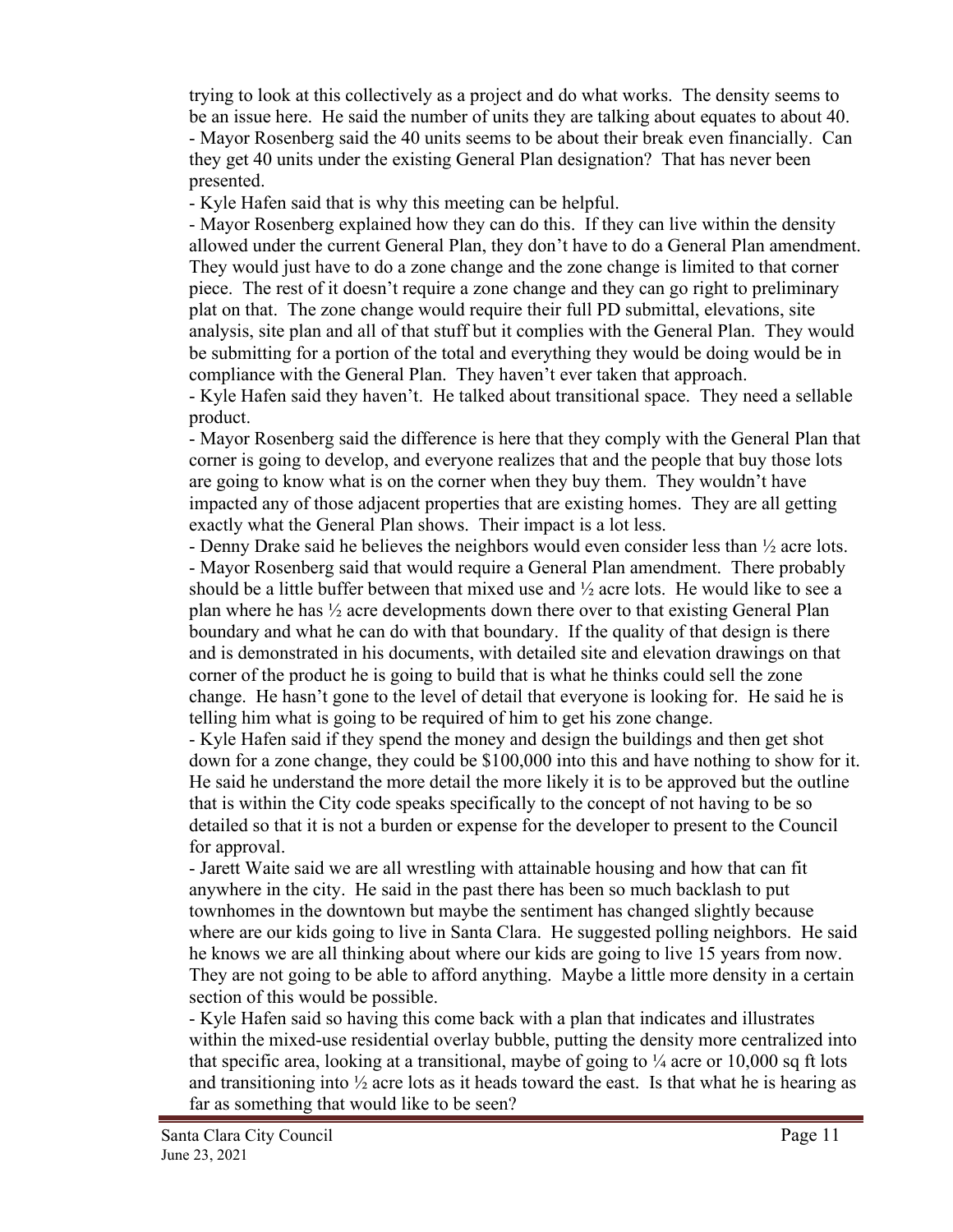- Ben Shakespeare said that under what he has he could go for the density bonus now and go 12 to an acre on probably 3 acres.

- Mayor Rosenberg said that is where the quality of the design is going to come. He is not going to get 12 without demonstrating the quality of the design.

- Corey Bundy, Building Official, said we just had a quality assisted living come through with some examples of what they were going to do with their twin homes, and he can share them with Kyle.

- Kyle Hafen said we are all visionary. We want to see. It helps us alleviate concern and fears of the unknown.

- Leina Mathis clarified that the low density residential is 2 to 4.

- Mayor Rosenberg said the written text has it listed as very low density. The low density and very low are close to the same tone. He can't tell.

- Leina Mathis said very low density is 1 to 2 with the cluster they will encourage 3.

- Mayor Rosenberg said the cluster could be his buffer in between. He might be able to cluster and get 3 in that middle part with the very low on the east end and the mixed use on the west. It will comply with the General Plan.

- Kyle Hafen said this is not a definitive line. He asked Council's opinion.

- Jarett Waite said he is inclined to make the whole parcel that.

- Leina Mathis agreed with that.

- Mayor Rosenberg talked about the flood plain line. He said it wouldn't require a General Plan amendment to develop in the green. If the flood plain line was following Bonelli, and the green was intent to preserve the flood plain then he could fill in behind it. Or is the triangle supposed to be open space for some other reason? It is not ag preservation.

- Kyle Hafen asked does that indicate that the orange bubble extends down or keeping it the same and staying within the property lines.

- Mayor Rosenberg said it is going to be that everyone is going to have to make that call.

- Corey Bundy said that the open space is visual. That is where it is intended for the open space to be.

- Kyle Hafen thanked Council and said this has been very helpful.

- Leina Mathis clarified the verbiage. It says very low density is between downtown and the river and low density is in the area surrounding downtown. She also read that cluster incentive will encourage 3 units per acre if at least 50% of the parcel is dedicated as open, natural or agriculture.

- Mayor Rosenberg said they have all the flood plain ground adjacent to it that can be dedicated as preserved. That can help with that clustering. He told Corey that map needs to get updated.

- Brock Jacobsen instructed Kristelle to start working on that.

# **6. Reports:**

# **A. Mayor / Council Reports**

Ben Shakespeare:

- He would like to set up a work meeting to have a discussion on the signs.

- Mayor Rosenberg suggested planning it for August.

- Corey Bundy said the Planning Commission is going to have a discussion on the sign ordinance at this next meeting on July 8.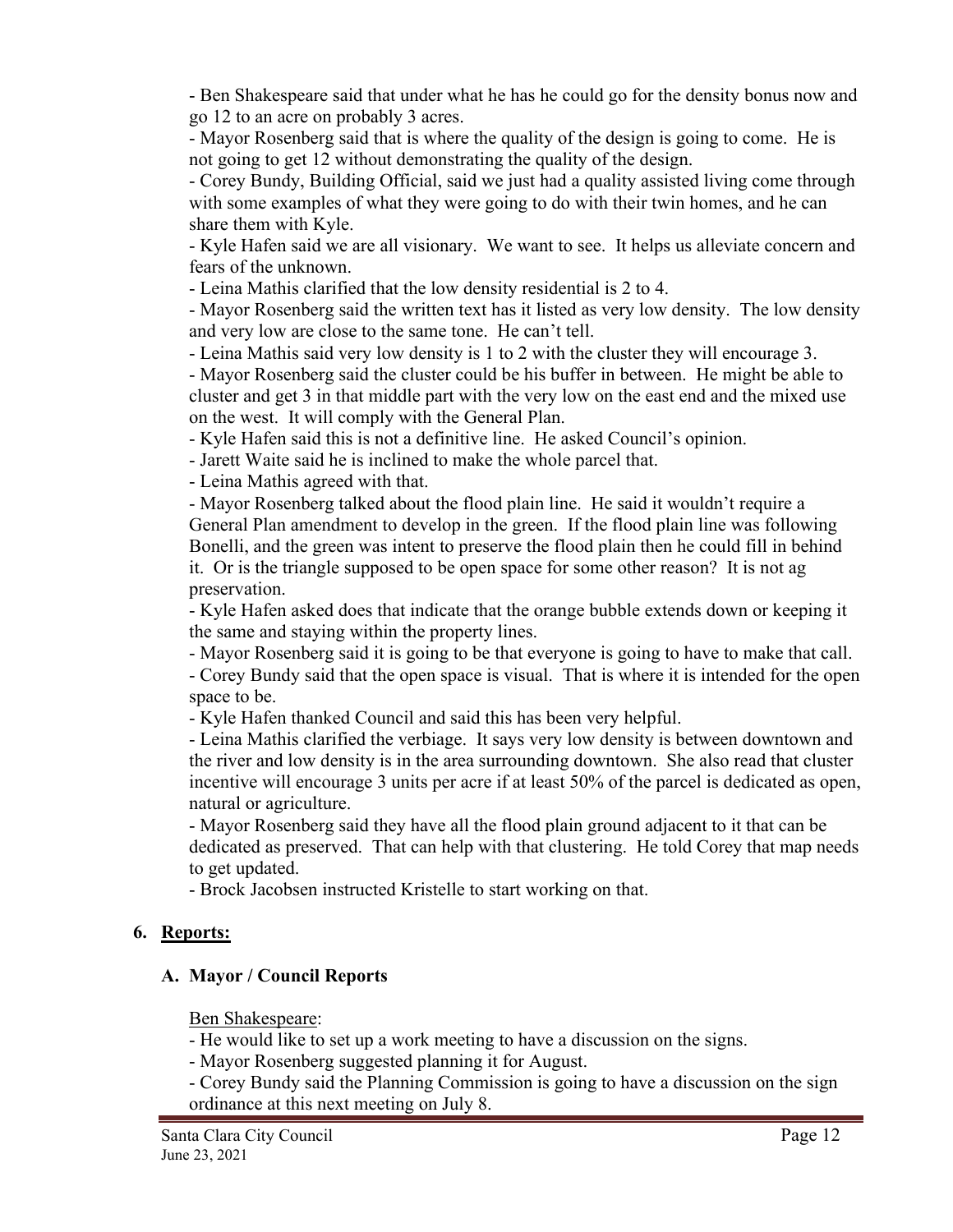- Leina Mathis said we are going to want to have something in place by the end of the year given the legislative changes come January.

- Brock Jacobsen said we can put that on the agenda for the August 4<sup>th</sup> Work Meeting.

## Leina Mathis:

- We need to set a date for the SHAC swim date that we have been allotted. She needs to get back to them. She suggested scheduling it for the Friday or Saturday prior to Swiss Days.

- Mayor Rosenberg suggested having it in August away from all the Fall activities. Maybe it could be right before school starts. It could be a back-to-school party. Council suggested August 10, the Tuesday before school starts.

- Leina Mathis said she will call the pool and make sure that date is okay.

- She asked if Council needs to do our own UAMPS registration.

- Jarett Waite said he did it himself.

- Gary Hall said they can go ahead and register everyone but if you want to register your own excursions you need to register yourself.

- Brock Jacobsen told the Council that if they don't have the email Gary or Kristelle can get them the email. The rooms are booked. He said he would like to fly the Council there.

- Leina Mathis said she did not get a notice about the HAC meeting. She will follow up on that with Shirlene Quail.

## Jarett Waite:

- He said the process for the fiber is still moving forward. Right now, it is with Debbie and Utopia's finance director to look at the finances and what revenues we could use for the backing of the bond.

- Mayor Rosenberg said that TDS and Infowest want to come and talk to us.

- Brock Jacobsen said that TDS is coming to Council on July 28.

- Jarett Waite said that is good. Through this whole process we just want to have better service for our residents. We just need to find the best solution.

- He talked about the Mosquito report. There is one particular mosquito that is really prevalent right now that does carry West Nile Virus, so they are really working to get those population numbers down. There are no reports of West Nile yet.

# Denny Drake:

- The wildlife assessment was completed on the shooting sports park. We do have a tortoise on our shooting sports park. He asked Brad if Keith got with him.

- Brad Hays said he sent Keith the email and forwarded it to Denny about the report and asking for guidance. He said he will probably get with us next week.

- Denny Drake said he thinks they want to discuss mitigation. There was one tortoise. He also had a question for Corey. When we're doing the townhome development on the corner (Heritage Point) what time do they put the privacy wall up? Do they wait until they are completed? He said he would hate to have a developer not put the wall up that they promised.

- Corey Bundy said it should go in on the first phase. He met with Austin today. He will have a chat with him and get back to Denny.

- Denny Drake said he talked to Gary Zabriski at Five Counties and if we are going to get any plan into the CIB Board we need to get in now for next June's allocation or we won't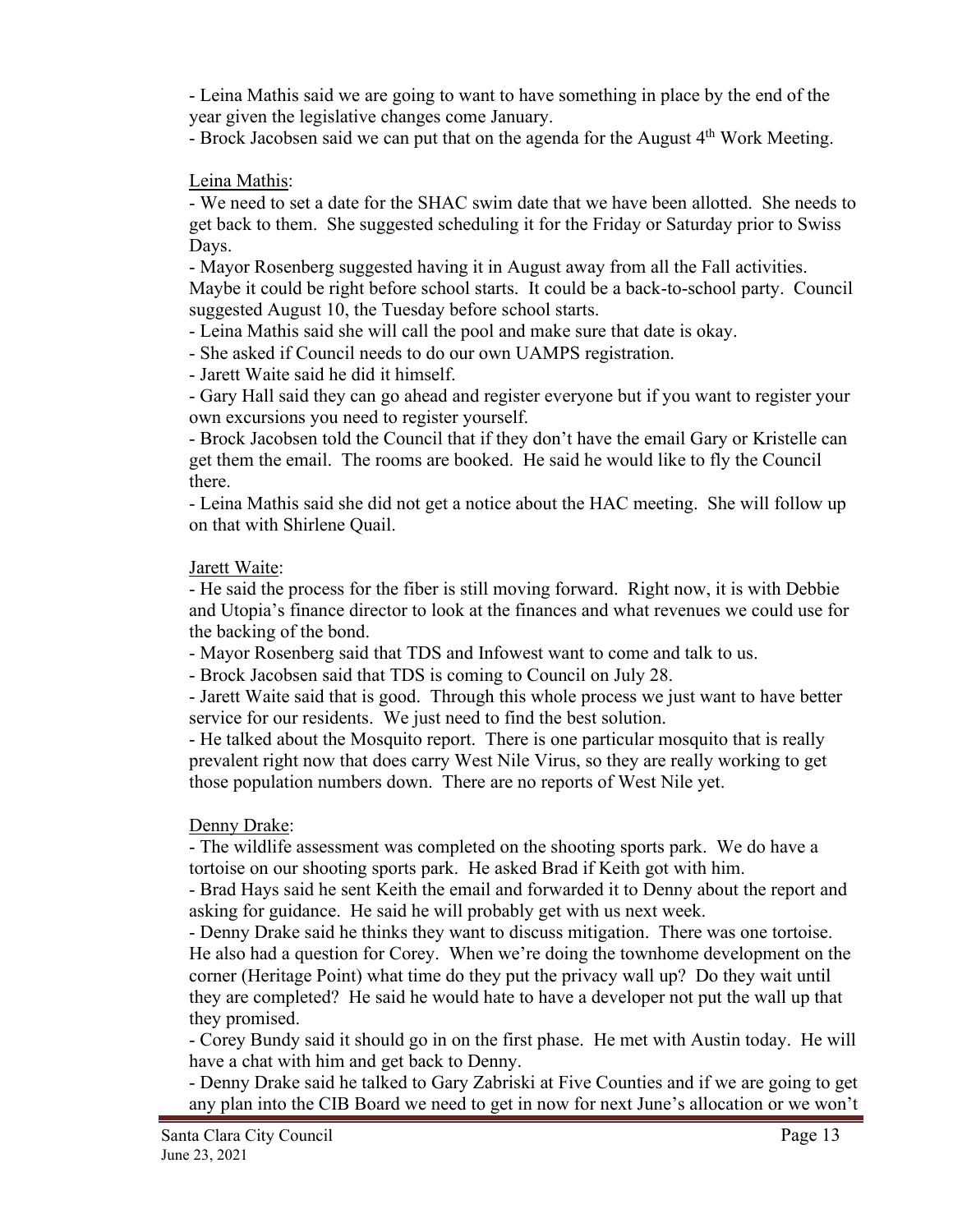get anything for another year or two. This is for the downtown fire station. We need to get with Gary Zabriski and start the process.

### Wendell Gubler:

- Why did we shut down the splash pad? Was there a problem?

- Brock Jacobsen said we closed the splash pad because it was not on a recircular. It is culinary water we were using. We use about 900,000 gallons of water, which would actually supply 4.5 homes with water for an entire year and in the current situation that it was best to close the splash pad and save the water.

- Wendell Gubler said there is some misinformation out there and people are thinking it was recirculated.

- Brock Jacobsen said there was a lot of that on social media and Kristelle responded to a lot of those comments in our post.

- Mayor Rosenberg said we have asked Brad Hays that in the Gubler Park Master Plan for an updated new and improved splash pad that would include the recirculation.

### Mayor Rosenberg:

- The Mayors are getting the COVID updates. There are still a few cases and most of the cases are unvaccinated people. They did have one vaccinated that went into the ICU and get put on a ventilator but there was a lot of underlying health issues associated with it. - The Mayors are going to take the lead in putting the water conservation ordinance

together that would be for all the communities. That will probably start happening fairly quickly.

- He said there is a lot going on this time of year, so he advised Council to go to their assignments and make sure they report back.

- There was a Rural Water Supply Administrative meeting today talking about water usage and about a conservation plan and a drought action plan that the Water District is starting to develop that will probably be keyed on elevations in the reservoirs. They feel pretty confident they can provide all the culinary water we want for the next 3 years but people won't be able to have their irrigation water. They are hopeful that we will get some monsoon rains coming through. They are not panicking but they are nervous. - The MPO met and approved some corridor money. He has asked Dustin to put together the documents we need for the remaining Hamblin Parkway right of way corridor preservation. He is working on that. We met with the Staff yesterday and went through a lot of the projects that we are going to ask Public Works to help out with this year. There is a lot of them. We were able to get Santa Clara Drive and Pioneer Parkway on the Transportation Plan.

### **7. Executive Session**:

- Mayor Rosenberg explained that Council needs to have Executive Session tonight to discuss the character, professional competence or physical or mental health of an individual.

**Motion to Enter Executive Session to discuss the character, professional competence or physical or mental health of an individual.** 

**Motion by Jarett Waite, seconded by Denny Drake. Voting Aye: Denny Drake, Jarett Waite, Ben Shakespeare, Wendell Gubler and Leina Mathis.**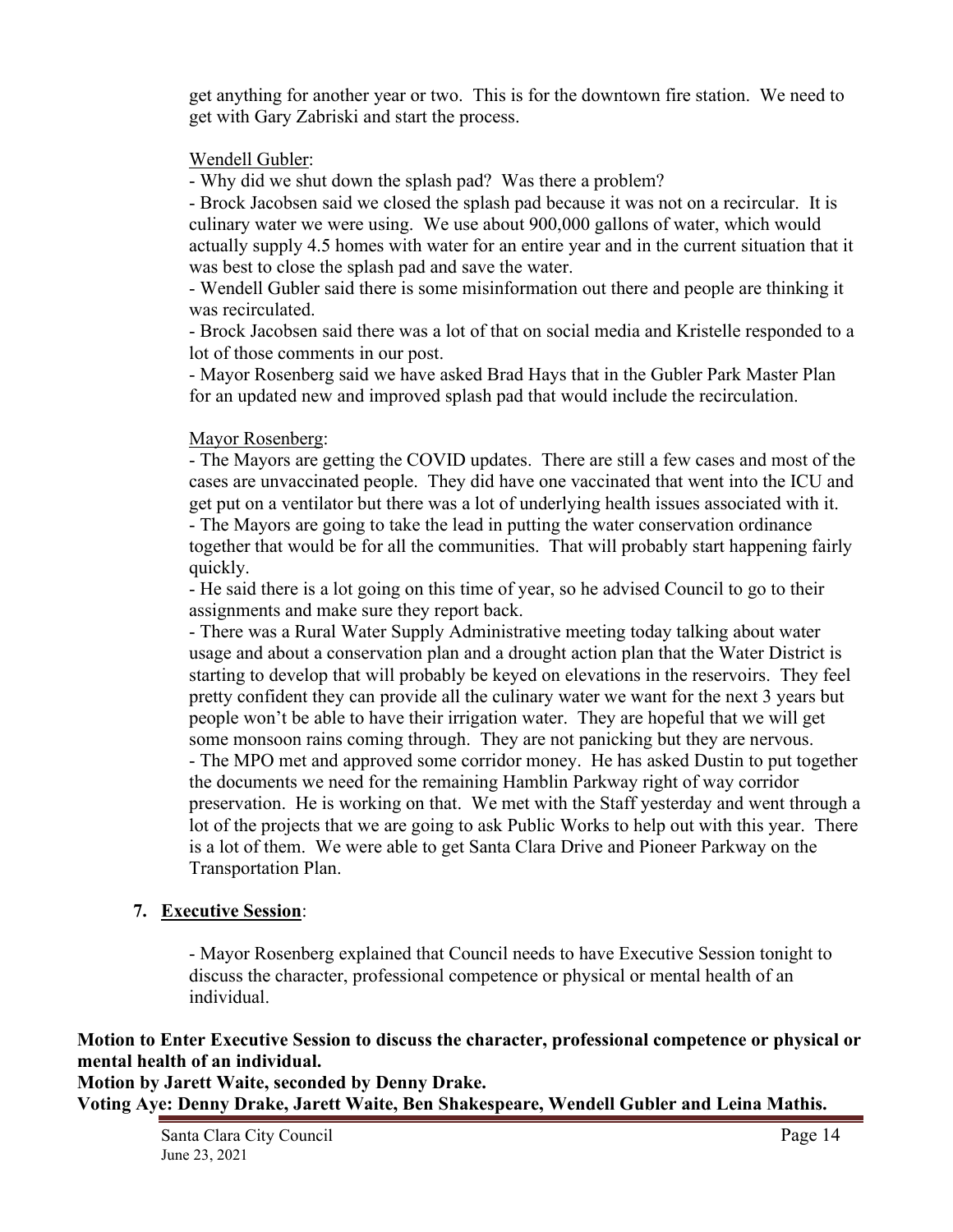### **Voting Nay: None. Motion Carried.**

**-** Entered Executive Session at 7:05 p.m.

**-** Reconvened at 7:24 p.m.

- Jarett Waite asked why there is no parking zone at the corner of Sage Brush and Rachel. Back when we did that PD zone as part of that we didn't require as much parking as the parking requirements had so the residents were worried there would be a lot of parking on the street and about site lines so the Council decided we should make that a no parking zone.

- Ben Shakespeare said he would like to see the actual minutes on that discussion.

- Denny Drake said he could see a problem if people feel like they can have a red zone in front of their home. We would be creating a real precedence that shouldn't be created. - Ben Shakespeare said he would like to review the minutes before we make any decisions on it.

- Jarett Waite said it was never decided how far that would go or how that would work. It was left up to Dustin and Staff to do.

- Ben Shakespeare asked how it would be enforced.

- Brock Jacobsen said if the police see it or a resident calls up and reports it.

- Denny Drake said there is a fire hydrant that they can't park in front of. It is just past that, so you are going to go from the corner clear to the entrance of Ace Hardware on that ingress and egress and is that just to appease somebody. If we are just going to appease people, we are going to have it all over the city.

- Jarett Waite said this was discussed specifically at a meeting about doing a turn lane there or extend the turn lane all the way down and Dustin decided to paint the curb red. - Brock Jacobsen said this decision would have been done when Jack Taylor was here. If there was a decision by Council to paint that curb red, it would have been done back when Jack was here. The Council just gave some direction to Staff.

- Jarett Waite said the way that played out is they were stripping the new section on Pioneer Parkway so Dustin said that since he had the stripping crew there, he would just go stripe that. He said he got notice from residents that they stripped it for parking instead of no parking. Dustin said he would look at a couple of options and he sent pictures and we decided that the red line would be the best option to paint the curb red. - Mayor Rosenberg said there probably needs to be a break in it though.

- Ben Shakespeare asked, where are they going to park when they are doing the asphalt. He would like to read the minutes of the discussion. He said the discussion he remembers referred to Pioneer Parkway coming back the other way that we didn't want parking out there to block Pioneer Parkway.

- Denny Drake said he thinks we started a very bad precedent allowing that.

- Ben Shakespeare said he would like to know what the protocol is.

- Mayor Rosenberg said if Council is getting calls from residents and it is affecting anything inside a public right of way it needs to come here to Council before direction is given to Staff. Bring it to Council and let Council talk about it and we may ask Staff to get with the city engineer or get with the manual uniform traffic control devices and work up a solution. When Council gets that residential comment bring it here and let's make the assignment from the Council.

- Ben Shakespeare said he agrees.